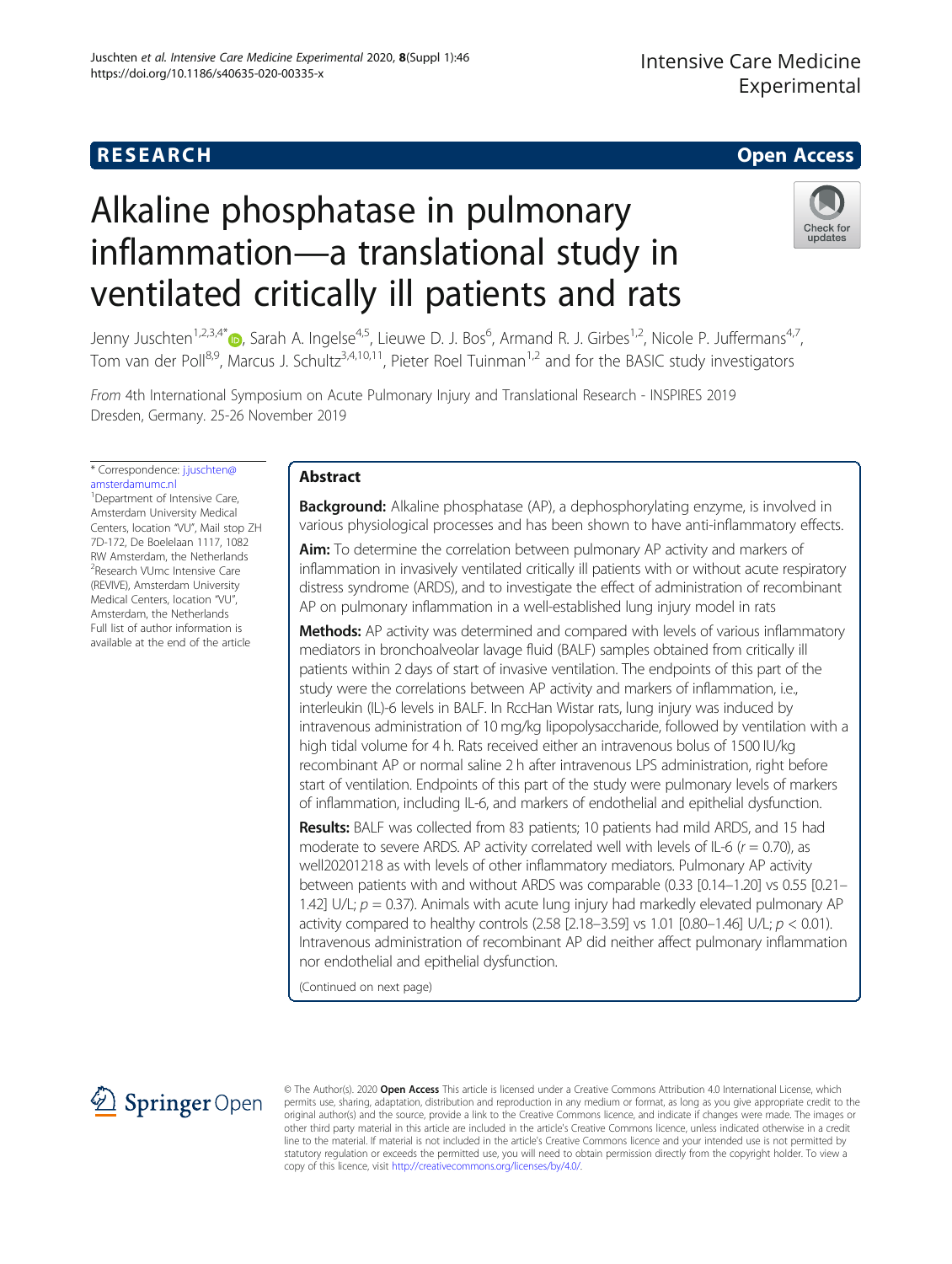#### (Continued from previous page)

**Conclusions:** In ventilated critically ill patients, pulmonary AP activity correlates well with markers of pulmonary inflammation, such as IL-6 and IL-8. In animals with lung injury, pulmonary AP activity is elevated. Administration of recombinant AP does not alter pulmonary inflammation and endothelial or epithelial dysfunction in the acute phase of a murine lung injury model.

Keywords: Alkaline phosphatase, Acute lung injury, AP, ARDS, Pulmonary inflammation, Mechanical ventilation

# Background

The dephosphorylating enzyme alkaline phosphatase (AP) can affect inflammation [[1](#page-12-0), [2\]](#page-12-0). AP attenuates the inflammatory response by successfully disarming lipopolysaccharide (LPS) from Gram-negative bacteria [[3\]](#page-12-0), and dephosphorylates extracellular proinflammatory adenosine triphosphate (ATP) to adenosine diphosphate (ADP), and subsequently to the anti-inflammatory and tissue-protective enzyme adenosine [\[4](#page-12-0), [5](#page-12-0)]. In murine models of sepsis [[6,](#page-12-0) [7](#page-12-0)], acute kidney injury (AKI) [\[8](#page-12-0)], and colitis [\[9](#page-12-0)], treatment with AP has been shown to lower the systemic inflammatory response and to protect against death [[6,](#page-12-0) [7](#page-12-0), [10,](#page-12-0) [11\]](#page-13-0). In a recent randomized clinical trial, systemic infusion of recombinant AP (recAP) improved renal function and prevented mortality in patients with sepsis-induced AKI [[12,](#page-13-0) [13\]](#page-13-0).

AP has been detected in lung tissue, though its exact origin remains unclear. Alveolar type II cells have been suggested as a potential source of AP [[14](#page-13-0), [15\]](#page-13-0), but also neutrophils may exert a role due to the presence of AP in their secretory vesicles [\[16](#page-13-0), [17](#page-13-0)]. The exact role and effects of AP in pulmonary inflammation is uncertain. Increased pulmonary AP activity has been demonstrated in animal models of acute lung injury [[16,](#page-13-0) [18](#page-13-0)]. One clinical study showed elevated pulmonary AP activity in patients with chronic pulmonary disorders characterized by neutrophilic inflammation [\[19](#page-13-0)]. Treatment with AP yielded so far conflicting results on the pulmonary inflammatory response. One preclinical study showed administration of AP to increase the risk of developing acute lung injury [[18](#page-13-0)], whereas another study suggests a protective role of AP in pulmonary inflammation [\[17\]](#page-13-0).

The here presented translational study had two aims. First, it tested the hypothesis that pulmonary AP activity correlates with levels of markers of inflammation in bronchoalveolar lavage fluid (BALF) obtained from invasively ventilated critically ill patients. Second, it tested the hypothesis that administration of recAP diminishes pulmonary inflammation and endothelial and epithelial dysfunction in rats subjected to lung injuryinduced intravenous injection of LPS combined with injurious ventilation.

# **Methods**

The clinical study was performed in invasively ventilated critically ill patients expected to stay in the intensive care unit (ICU) beyond the following day, with some of these patients having acute respiratory distress syndrome (ARDS) (Fig. [1](#page-2-0)a). In the preclinical study, RccHan Wistar rats were subjected to two pulmonary hits inducing lung injury, and some of the animals were treated with recAP (Fig. [1b](#page-2-0)).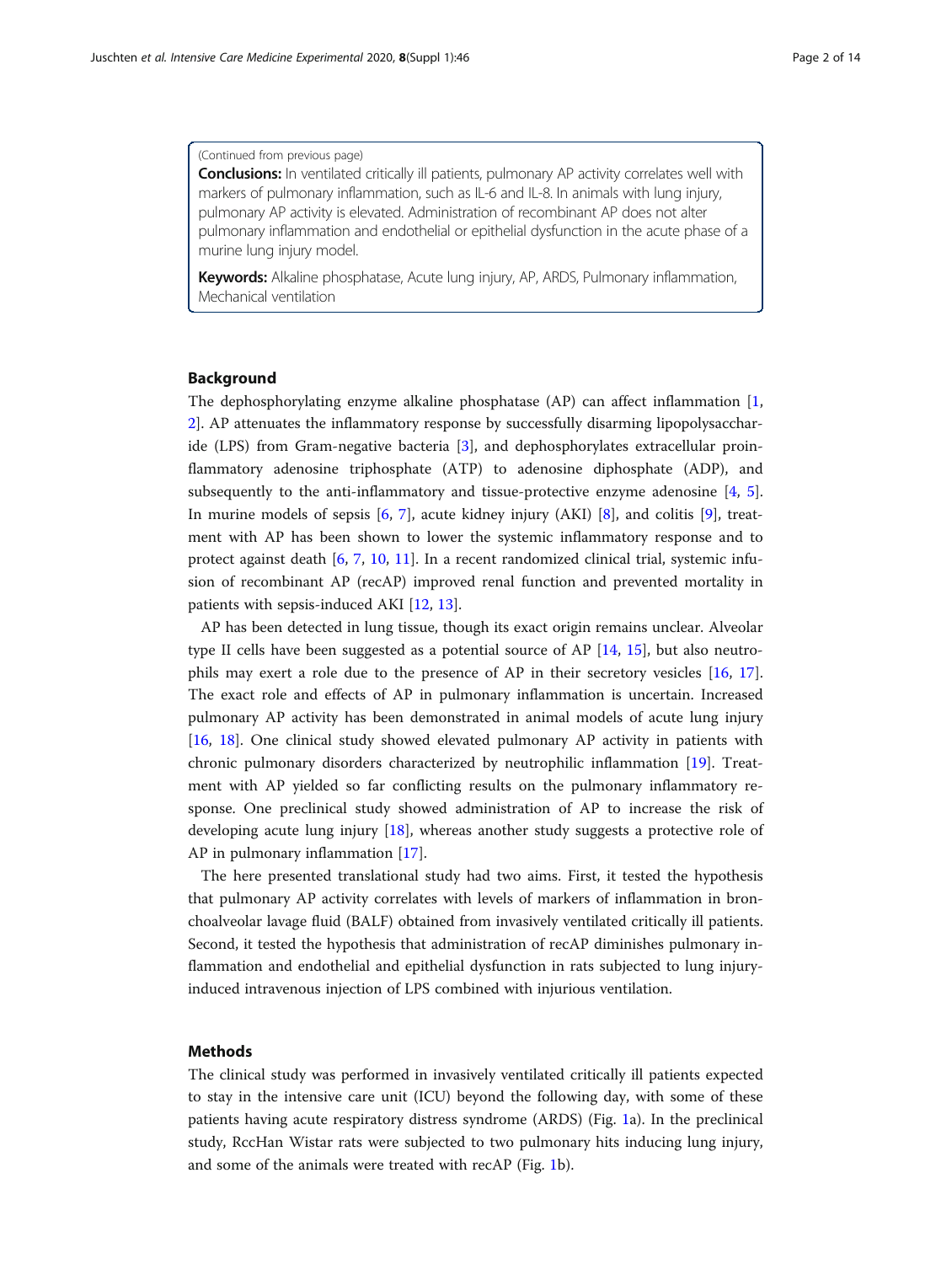<span id="page-2-0"></span>

# The clinical study Study design and ethical considerations

The clinical investigation concerned a post hoc analysis of the "Biomarker Analysis in Septic Intensive Care Patients" (BASIC) study, a longitudinal cohort study conducted in the ICU of the Amsterdam University Medical Centers, location "AMC," Amsterdam, the Netherlands. The investigational protocol was approved by the local institutional review board (METC 2010\_335#B201112), and the study was registered at the Dutch Central Commission for Human bound Research (CCMO) (study identifier NL34294.018.10). Written informed consent was obtained before any study-related action took place.

# Inclusion and exclusion criteria

Patients were included if (a) aged 18 years and older, (b) expected to stay at the ICU for more than 24 h, and (c) presenting with two or more SIRS criteria with or without suspicion of an infection. Patients were excluded if (a) treated with antibiotics  $> 48$  h, (b) readmitted to the hospital, (c) included in another study targeting the inflammatory pathway, or (d) no written consent was obtained. For the current post hoc analysis, patients were also excluded if they had not received invasive ventilation.

#### Data collection, BALF, and blood collection

The database of the BASIC study contains baseline information including age, gender, reason for admission, type of admission (clinical, elective, or urgent surgery), illness severity (Acute Physiology and Chronic Health Evaluation [APACHE] IV score), 30-day mortality, and ICU and hospital length of stay. A dedicated team of trained researchers collected these baseline characteristics and outcomes and also re-scored presence of ARDS from previously applied AECC guidelines [[20\]](#page-13-0) to the current Berlin definition [[21\]](#page-13-0).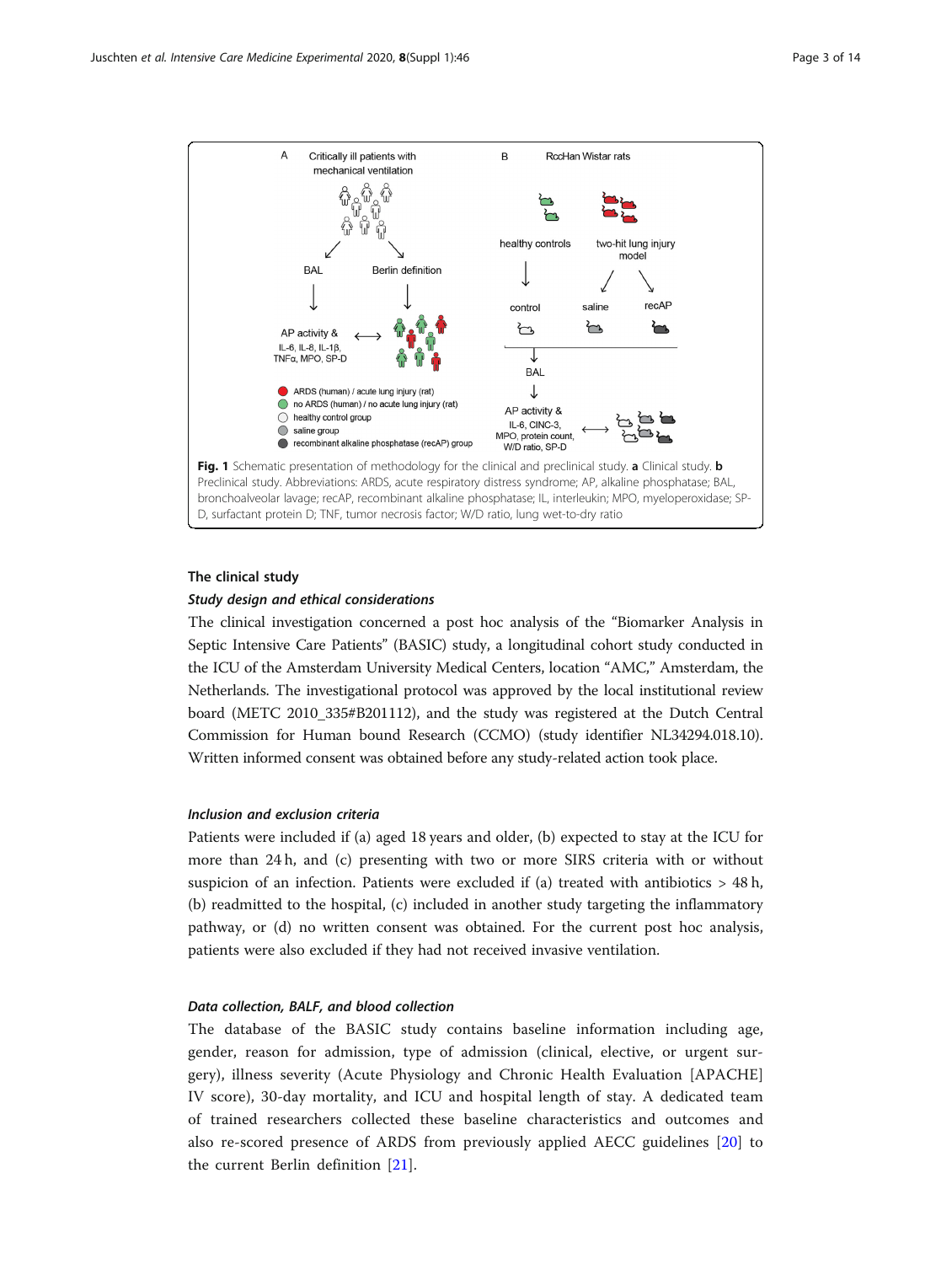Within 48 h after start of invasive ventilation, a miniaturized bronchoalveolar lavage (BAL) was performed by inserting a standard 50 cm and 14-gage suctioning catheter via the endotracheal tube until resistance was encountered, and injecting 20 ml of saline over 4–5 s followed by immediate aspiration. At least 4 ml needed to be aspirated, and aliquots of BAL fluid (BALF) were processed and stored at − 80 °C. Before the BAL, blood was collected via the arterial line and centrifuged to obtain plasma, which was stored at − 80 °C.

# Alkaline phosphatase activity

AP activity levels were determined in BALF as well as in plasma by a mammal-specific colorimetric alkaline phosphatase assay using p-nitrophenyl phosphate (pNPP) as a phosphate substrate (ab83369, Abcam; Cambridge, UK).

# Markers of pulmonary inflammation and epithelial dysfunction

The inflammatory cytokines interleukin (IL)-6, IL-8, IL-1β and tumor necrosis factor (TNF)- $\alpha$  were measured in BALF using a cytometric bead array Flex Set multiplex assay according to the manufacturer's instructions (B&D Biosciences, San Jose, California, USA). Myeloperoxidase (MPO), a specific marker of neutrophil activation, and surfactant protein D (SP-D), a marker of epithelial lung injury, were determined in BALF using human-specific enzyme-linked immunosorbent assay (ELISA) kits according to manufacturer's instructions (Cayman Chemical, Ann Arbor, Minnesota, USA [for MPO]; Hycult-Biotech, Uden, The Netherlands [for SP-D]). Urea levels were assessed in BALF and plasma using quantitative colorimetric assay (BioAssay Systems, Hayward, CA).

# Correction for dilution in human BALF samples

To correct measurements in BALF for the dilution factor induced by BAL, the ratio between urea in BALF and plasma was utilized as described before [[22\]](#page-13-0). BALF was considered of insufficient quality if BALF urea levels were under the detection limit of 0.08 mg/dL or if the dilution factor was very high suggesting unreliable sampling. Those BALF samples were excluded from analysis. AP activity, as well as IL-6, IL-8, IL-1β, TNF-α, MPO, and SP-D levels were corrected for the dilution factor.

#### Endpoints

Endpoints of this part of the study were the correlations between pulmonary AP activity and levels of markers of lung inflammation and injury, such as IL-6, IL-8, IL-1β, TNF-α, MPO, and SP-D in BALF.

# Power analysis

A formal power calculation was not performed. Instead, this post hoc analysis used BALF samples from all invasively ventilated patients included in the BASIC study. With the final sample size of 83 patients, a two-sided significance level of 0.05 and a power of 80% were obtained for a critical correlation coefficient  $(r)$  of 0.216.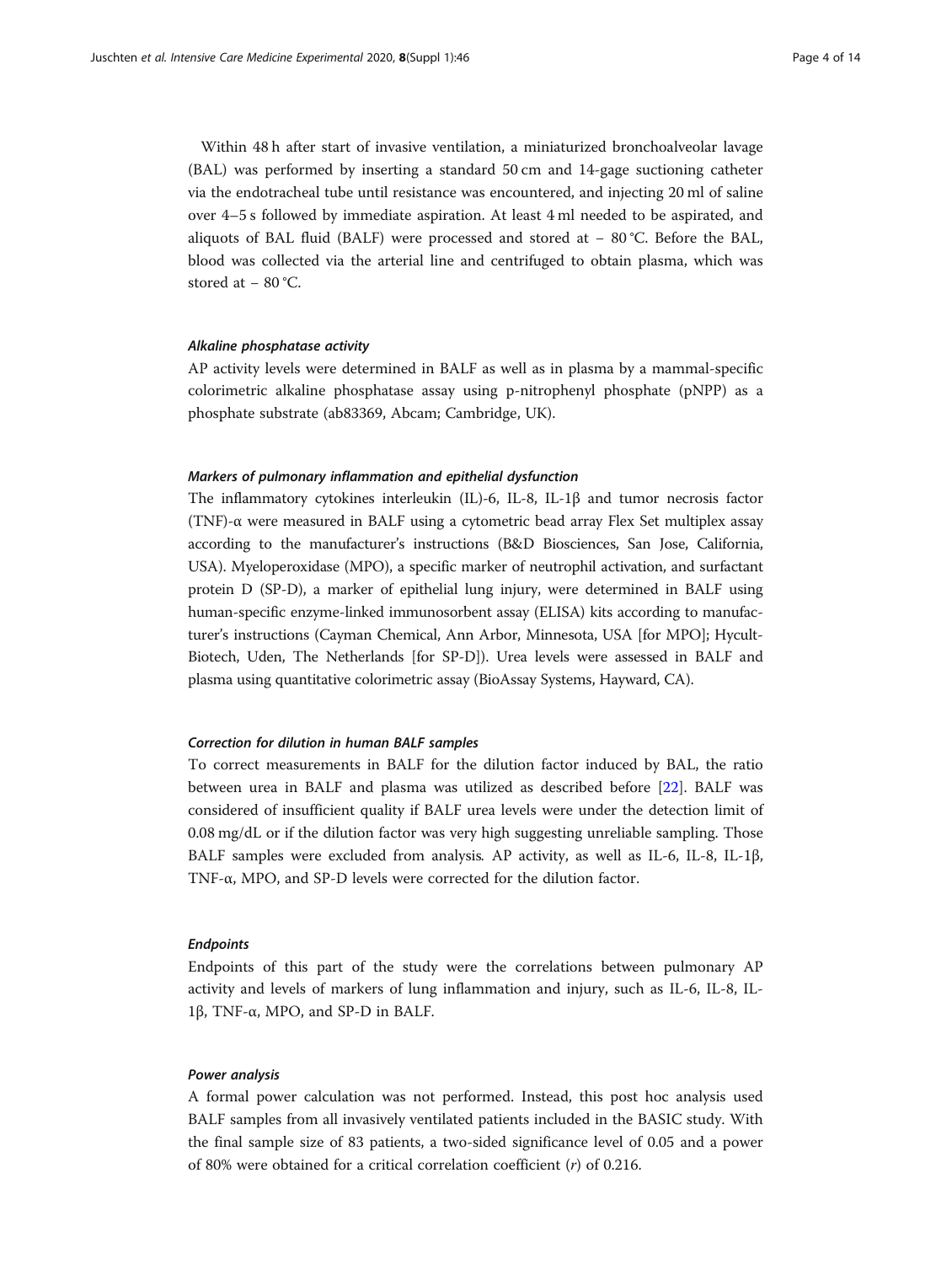#### Analysis plan

Continuous variables are presented as median with 25th–75th interquartile range (IQR) according to data distribution and categorical variables as absolute occurrences with percentages. Comparisons were performed using Mann–Whitney  $U$  or  $\chi^2$  test, where appropriate.

The correlation between AP activity and IL-6 levels in BALF was assessed by Spearman's correlation coefficient (rho, r), according to data distribution. This was repeated for the other inflammatory mediators. AP activity and inflammatory mediators were compared between patients with ARDS and those without ARDS. A correlation was considered strong if  $r \ge 0.70$ , and moderate, weak, or negligible if  $r = 0.69 - 0.50$ , 0.49– 0.30, and < 0.30, respectively [\[23](#page-13-0)].

A  $p$  value of  $< 0.05$  was considered statistically significant. Statistical analyses were performed using the packages "tidyverse," "dplyr," and "ggpubr," and figures were created with the package "ggplot2," with R Studio interface (R core team. R: A Language and Environment for Statistical Computing. 2013. [http://www.r](http://www.r-project.org/)–project.org/) from R Studio Interface.

#### The preclinical study

This preclinical study follows the "Animal Research: Reporting of In Vivo Experiments" (ARRIVE) guidelines.

# Two-hit lung injury model

The study used a well-established and frequently used rat model of lung inflammation induced by LPS plus injurious ventilation with a high tidal volume.

The experiment was conducted under protocols approved by the Animal Care and Use Committee of the Amsterdam University Medical Centers, location "AMC" (LEICA 132–AB and –AD). Animals were used in compliance with Institutional Standards for Use of Laboratory Animals, were handled 1 week before experiments to diminish stress activation, and were housed in a specific pathogen-free facility on a 12/12 h light/dark cycle with two rats per cage. Standard laboratory chow and water were available ad libitum. Experiments were spread over several weeks, and each day two rats were handled. The experiments took place in the Laboratory for Anesthesiology and Experimental Intensive Care (L·E·I·C·A) at the "AMC," between 7:30 AM and 5:00 PM, and animal welfare was evaluated every 30 min until termination of the experiment. An online randomization generator was used to allocate animals to the three study groups.

In total, 21 specific pathogen-free male RccHan Wistar rats (Envigo, Horst, the Netherlands) with a mean  $\pm$  SD body weight of 322  $\pm$  19 g were used. One animal did not survive the challenge with LPS and 4 h of invasive ventilation due to prolonged hypotension that was non-responsive to fluid resuscitation. This animal was replaced to achieve a similar number of animals per group. Finally, eight rats received 1500 IU/kg recAP "recAP group", which was kindly provided by AM Pharma (Bunnik, The Netherlands)—eight rats received normal saline as a placebo "saline group"—four rats served as controls and were left untouched "control group". The recAP and saline group underwent the two-hit lung injury protocol, as described in detail previously [[24\]](#page-13-0). The two-hit lung injury model consists of an intravenous injection of 10 mg/kg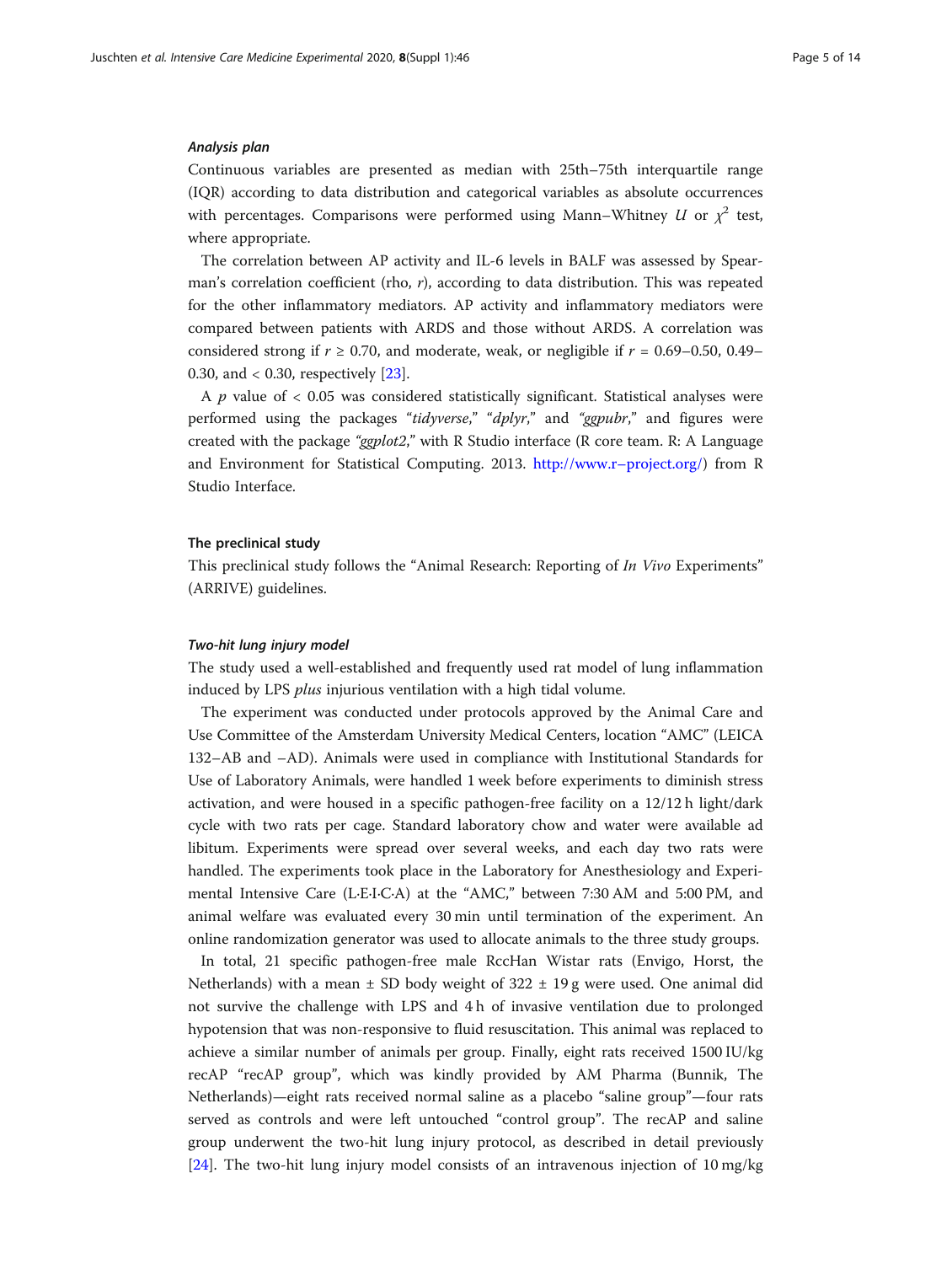LPS (Escherichia coli serotype 0127:B8, Sigma Aldrich, St. Louis, MO, USA) followed by high tidal volume mechanical ventilation starting 2 h after LPS injection. Rats were subjected to ventilation in a volume-controlled mode with tidal volumes between 12 and 15 ml/kg and a positive end-expiratory pressure (PEEP) of 3.4 mbar (Babylog® 8000, Dräger, Germany). RecAP or saline was administered intravenously directly before start of high tidal volume ventilation. Adequate depth of anesthesia and analgesia was checked every 30 min with a short pain stimulus on a toe. Rats were ventilated for a total of 4 h after which they were sacrificed by exsanguination from the carotid artery, after a bolus of pentobarbital.

# BALF and blood collection

Following exsanguination, the thorax was opened at the sternum and lungs with bronchi and trachea were resected in toto. The right main bronchus was clipped before flushing the left lung three times with 2 ml sterile saline. BALF was then centrifuged and stored at − 80 °C for further analyses. Arterial blood was drawn during exsanguination using a heparin-coated syringe, subsequently centrifuged, and plasma was obtained and stored at − 80 °C.

#### Alkaline phosphatase activity

AP activity was measured as described above for the clinical study.

## Markers of pulmonary inflammation and endothelial and epithelial dysfunction

IL-6 and cytokine-induced neutrophil chemoattractant (CINC)-3 were measured in BALF using rat-specific ELISA kits (R&D systems, Minneapolis, MN, USA and Nordic Biosite AB, Täby, Sweden) according to manufacturer's instructions. Myeloperoxidase (MPO) activity was measured in lung homogenate using a rat-specific ELISA kit (Hycult Biotech, Uden, the Netherlands). The total protein level in BALF was measured using the bovine serum albumin (BSA) Lowry method. By weighing the lower lobe from the right lung directly after excision and dividing it by the weight after 72 h in a stove with a temperature of  $37^{\circ}$ C, the wet-to-dry (W/D) ratio was determined. Surfactant-associated protein D (SP-D) levels were determined in BALF using a ratspecific ELISA kit (Bio–Connect, Huissen, the Netherlands).

#### Endpoints

Endpoints of this part of the study were pulmonary levels of IL-6, CINC-3, MPO and SP-D, the lung wet-to-dry ratio, and BALF protein levels.

# Power calculation

A sample size calculation indicated that eight animals per group was needed to detect a significant difference in IL-6 levels between intervention and control group, with a power of 0.8 with an effect size of 1.6 and a double signification level of 0.05.

## Analysis plan

Comparisons between control and saline group, as well as saline and intervention group, were performed using Mann–Whitney U test, according to data distribution.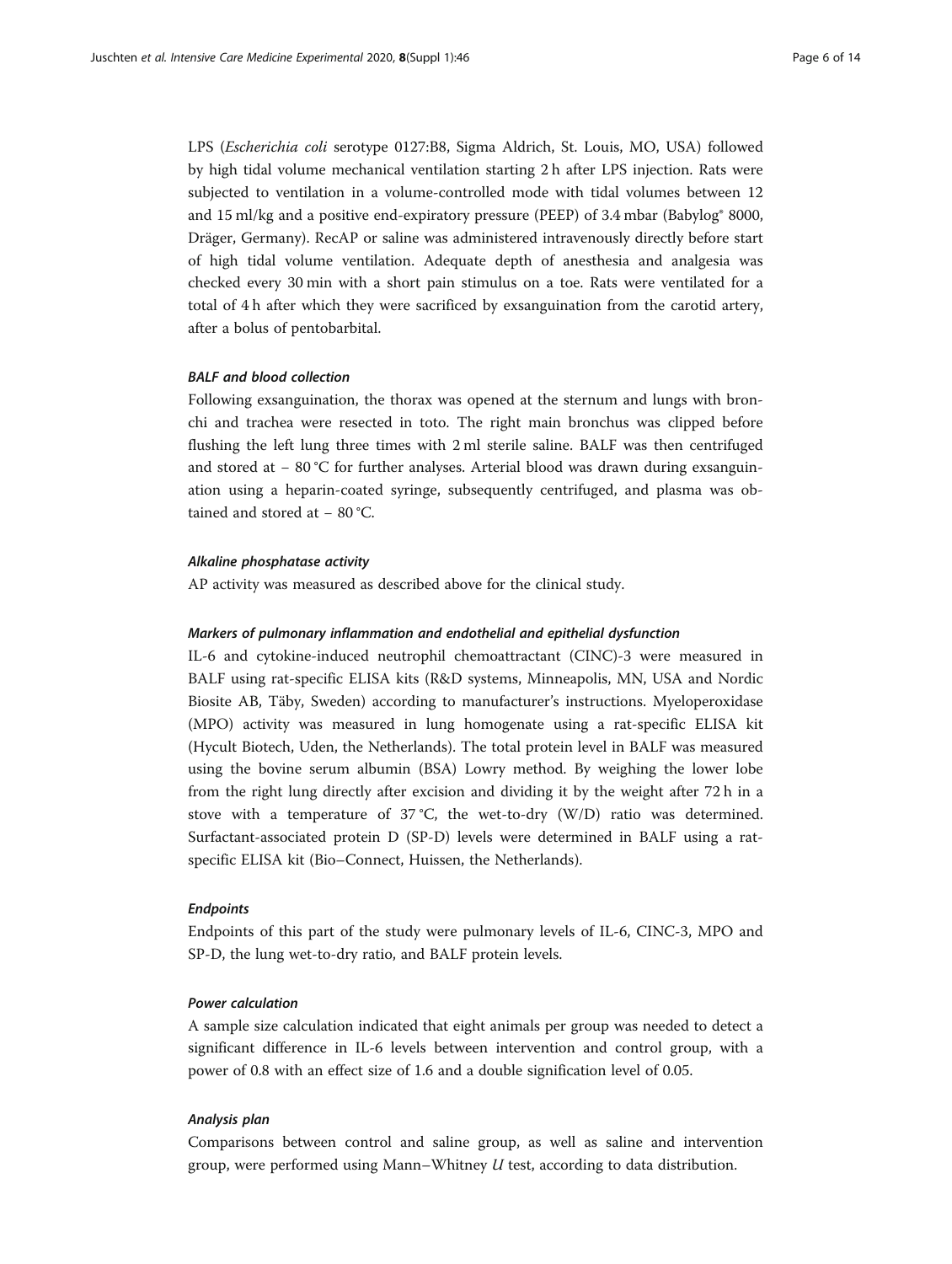For this part of the study, a  $p$  value of  $< 0.05$  is also considered statistically significant. The same software as described above was used for the statistical analyses and GraphPad Prism (Version 7.03, GraphPad Software, La Jolla, California, USA) for creation of figures.

#### Results

# The clinical study

#### Patients

The BASIC study included a total of 142 invasively ventilated critically ill patients. Patient flow is shown in Fig. 2. After excluding patients in whom BALF was considered of poor quality, 83 patients remained for the present analysis. Patient demographics are presented in Table [1](#page-7-0). Patients were severely ill according to their APACHE IV scores, had a long length of ICU and hospital stay, and showed a high 30-day mortality rate. Only length of ICU stay was different between patients with ARDS and patients not having ARDS.

#### Correlation between pulmonary AP activity and inflammatory mediators

Pulmonary AP activity had a strong correlation with IL-6 levels in BALF (Fig. [3a](#page-8-0)). Likewise, pulmonary AP activity had a strong correlation with IL-8 levels in BALF (Fig. [3b](#page-8-0)). Pulmonary AP activity had a moderate correlation with IL-1 $\beta$  and TNF- $\alpha$ (Fig. [3](#page-8-0) c and d), and with MPO and SP-D levels in BALF (Fig. [3](#page-8-0) e and f). Pulmonary and systemic AP activity correlated poorly (Fig. [4](#page-9-0)). Pulmonary AP activity and levels of markers of inflammation were not different in patients with ARDS versus patients not having ARDS (Table [2\)](#page-9-0).

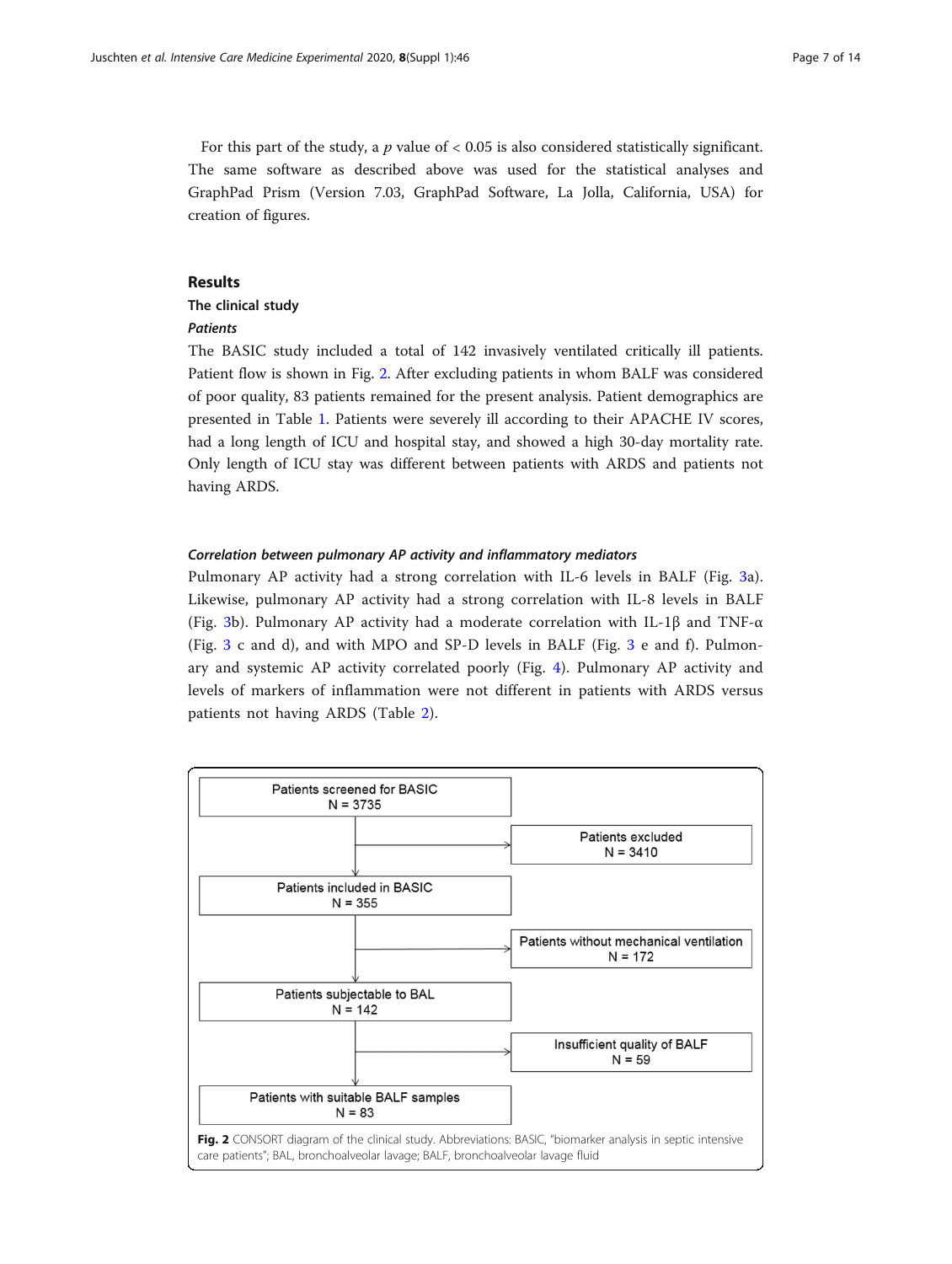<span id="page-7-0"></span>Table 1 Baseline characteristics of included patients on admission

| Baseline characteristics                 | Patients with ARDS $(N = 25)$ | Patients not having ARDS ( $N = 58$ ) | p value |
|------------------------------------------|-------------------------------|---------------------------------------|---------|
| Age at admission (years)                 | $61(54 - 70)$                 | 63 (49-73)                            | 0.739   |
| Gender, male                             | 12 (48)                       | 38 (66)                               | 0.161   |
| Admission type                           |                               |                                       | 0.268   |
| Medical                                  | 20 (80)                       | 41(71)                                |         |
| Surgical elective                        | 2(8)                          | 2(3)                                  |         |
| Surgical emergency                       | 3(12)                         | 15(26)                                |         |
| <b>APACHE IV score</b>                   | $81(67-106)$                  | 72 (60-95)                            | 0.266   |
| PaO <sub>2</sub> /FiO <sub>2</sub> ratio | 161.5 (130.0-209.2)           | 248.5 (198.5-303.8)                   | < 0.001 |
| 30-day mortality                         | 8(32)                         | 18(33)                                | 0.912   |
| Hospital length of stay (days)           | $13(6-13)$                    | $12(6-23)$                            | 0.483   |
| ICU length of stay (days)                | $4(8-13)$                     | $3(5-7)$                              | 0.017   |

For continuous variables data are presented as median and interquartile range () according to data distribution, and for categorical variables as numbers and percentage (%)

# The preclinical study

#### Two-hit lung injury model

The double hit resulted in pulmonary inflammation, as evidenced by markedly elevated levels of IL-6, CINC-3, and MPO in the lungs of rats in the saline group compared to control animals (Fig. [5](#page-10-0)). Endothelial and epithelial barrier dysfunction was also present, as evidenced by elevated lung W/D ratios, increased total protein levels, and increased SP-D levels in BALF (Fig. [6](#page-10-0)). Lung injury resulted in markedly increased pulmonary AP activity while systemic AP activity was not altered.

#### Effects of recAP

Intravenous administration of recAP resulted in higher AP activity, both within the pulmonary and systemic compartment (Fig. [7\)](#page-11-0). In contrast to what was hypothesized, recAP administration did neither affect the pulmonary inflammatory response nor the alveolar–capillary permeability and epithelial dysfunction (Figs. [5](#page-10-0) and [6\)](#page-10-0).

# **Discussion**

In this cohort of invasively ventilated critically ill patients, AP activity correlated well with local levels of IL-6 and other proinflammatory mediators. Pulmonary AP activity was not different between patients classified as having ARDS and patients not having ARDS. The animal model confirmed the elevation of pulmonary AP activity along with increased levels of proinflammatory mediators and endothelial and epithelial dysfunction in the presence of lung injury. Recombinant AP administration did neither affect pulmonary inflammation nor endothelial and epithelial dysfunction in this model.

Our study is the first that measures pulmonary AP activity in invasively ventilated critically ill patients and determines the correlation with pulmonary inflammatory markers within the pulmonary compartment. It is also the first that translates this into a lung injury model in rats. AP administration was investigated in a clinically relevant and validated model mimicking sepsis-induced ARDS. The clinical part exhibits several strengths. The prospective character and a strictly followed analysis plan reduced bias, and the clear inclusion and exclusion criteria, of the BASIC study created a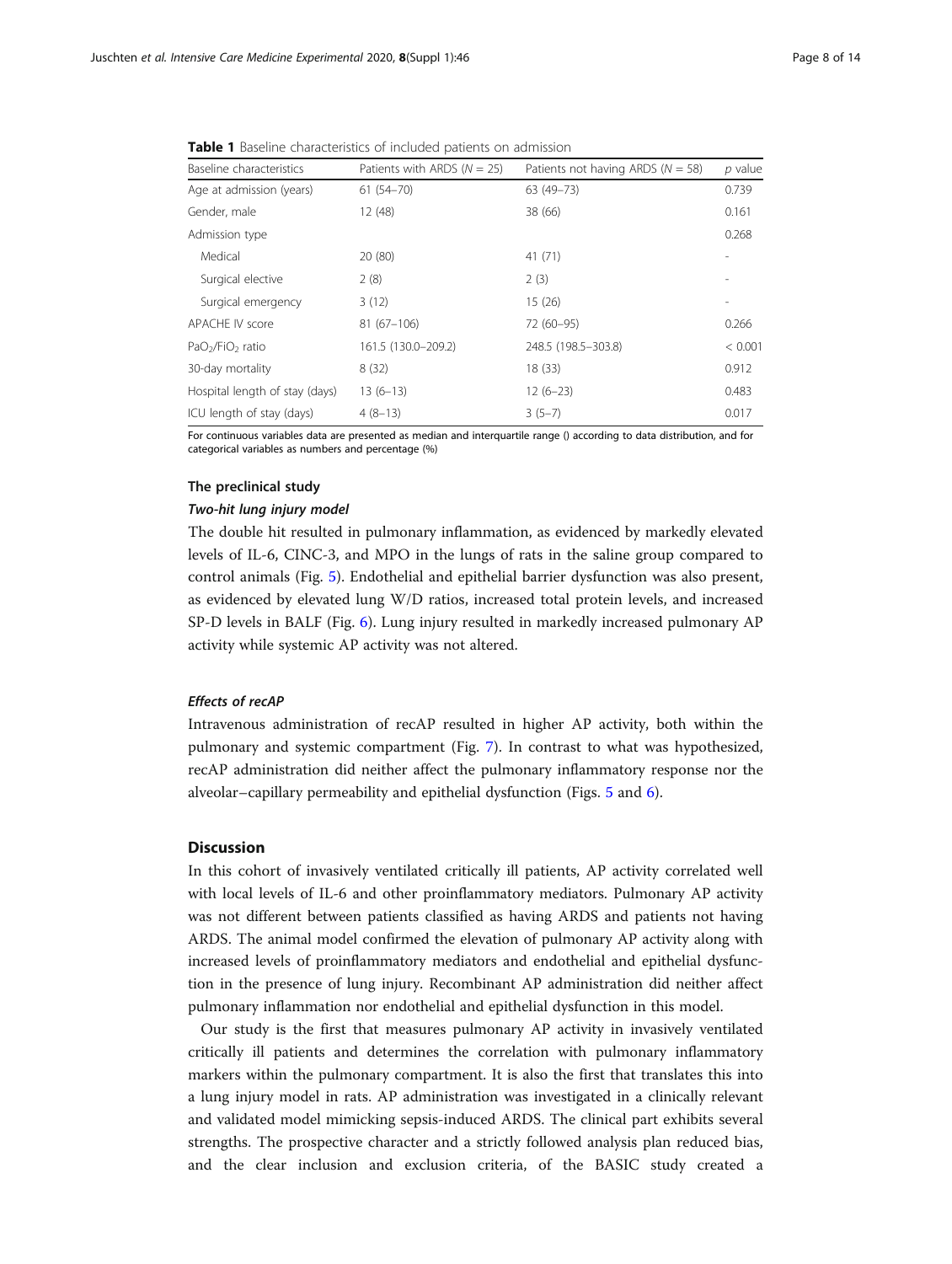<span id="page-8-0"></span>

recognizable population of critically ill patients with high severity of illness scores. The number of included patients was large, and patients underwent a BAL relatively soon after start of invasive ventilation. The preclinical part was characterized by a wellestablished, and in our laboratory frequently used animal model reflecting clinically relevant lung injury. Systemic administration of recAP resulted in an elevation of pulmonary AP activity levels, showing that the drug reached the pulmonary compartment.

This study found a strong positive linear correlation between pulmonary AP activity and the inflammatory mediators IL-6 and IL-8, both playing pivotal role in neutrophil chemotaxis and apoptosis. Hence, the results of this study are in line with the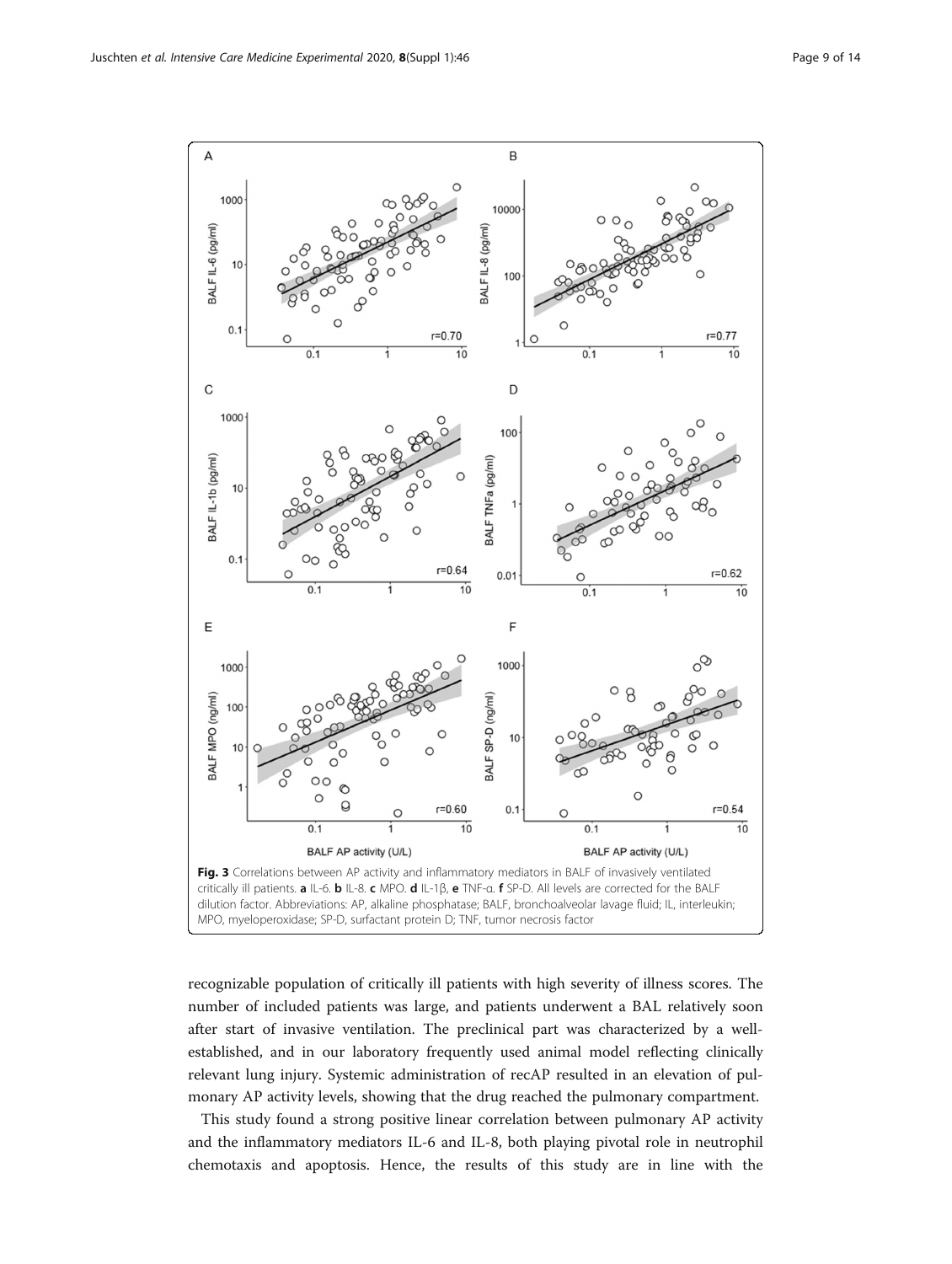<span id="page-9-0"></span>

suggestion that AP may exert a role in neutrophil-mediated pulmonary inflammation. In vitro, neutrophils increase AP expression in response to inflammatory stimuli, which is associated with enhanced chemotaxis, increased production of reactive oxygen species, and effective induction of apoptosis [\[17](#page-13-0)]. Also, several studies have shown increased AP expression by neutrophils in case of inflammation, for example in patients with bacterial infections  $[25-27]$  $[25-27]$  $[25-27]$  $[25-27]$  and chronic inflammatory conditions such as obesity [\[28](#page-13-0)].

The fact that pulmonary and systemic AP activity had a negligible correlation highly suggests that AP is produced within and stays within the pulmonary compartment. Alveolar type II cells have also been proposed to be a source of AP arguing that AP may function as a marker of epithelial injury [\[15](#page-13-0), [29](#page-13-0)].. Indeed, pulmonary AP activity correlated with SP-D, a marker of epithelial injury, albeit this association was only moderate.

The lack of a difference in AP activity between patients with ARDS and patients not having ARDS may seem surprising. However, levels of pulmonary inflammatory mediators and clinical illness severity scores were also not different between both groups. The relatively small sample size or the fact that only critically ill patients with two or more SIRS criteria were included may attribute to this effect

| factor                |                                 |                                       |         |  |
|-----------------------|---------------------------------|---------------------------------------|---------|--|
| Measure               | Patients with ARDS ( $N = 25$ ) | Patients not having ARDS ( $N = 58$ ) | p value |  |
| $AP$ (U/L)            | $0.33(0.14 - 1.20)$             | $0.55(0.21 - 1.42)$                   | 0.369   |  |
| $IL-6$ (pg/ml)        | 46.57 (7.62-130.77)             | 17.55 (4.35-52.29)                    | 0.128   |  |
| $IL-8$ (pg/ml)        | 274.48 (108.96-3047.86)         | 341.91 (126.69-1369.8)                | 0.666   |  |
| $IL-1\beta$ (pg/ml)   | 17.91 (0.64-55.44)              | 10.54 (2.03-71.70)                    | 0.603   |  |
| TNF- $\alpha$ (pg/ml) | 1.05 (0.19-7.09)                | $1.55(0.44 - 5.00)$                   | 0.732   |  |
| MPO (ng/ml)           | 30.62 (7.48-127.56)             | 98.60 (27.22-266.61)                  | 0.061   |  |
| $SP-D$ (ng/ml)        | 14.45 (5.20-94.34)              | 11.35 (3.89-36.46)                    | 0.308   |  |
|                       |                                 |                                       |         |  |

Table 2 AP activity and markers of inflammation and lung injury in BALF, corrected for dilution factor

Data is presented as median with IQR according to data distribution

AP alkaline phosphatase, BALF bronchoalveolar lavage fluid, IL interleukin, MPO myeloperoxidase, SP-D surfactant protein D, TNF tumor necrosis factor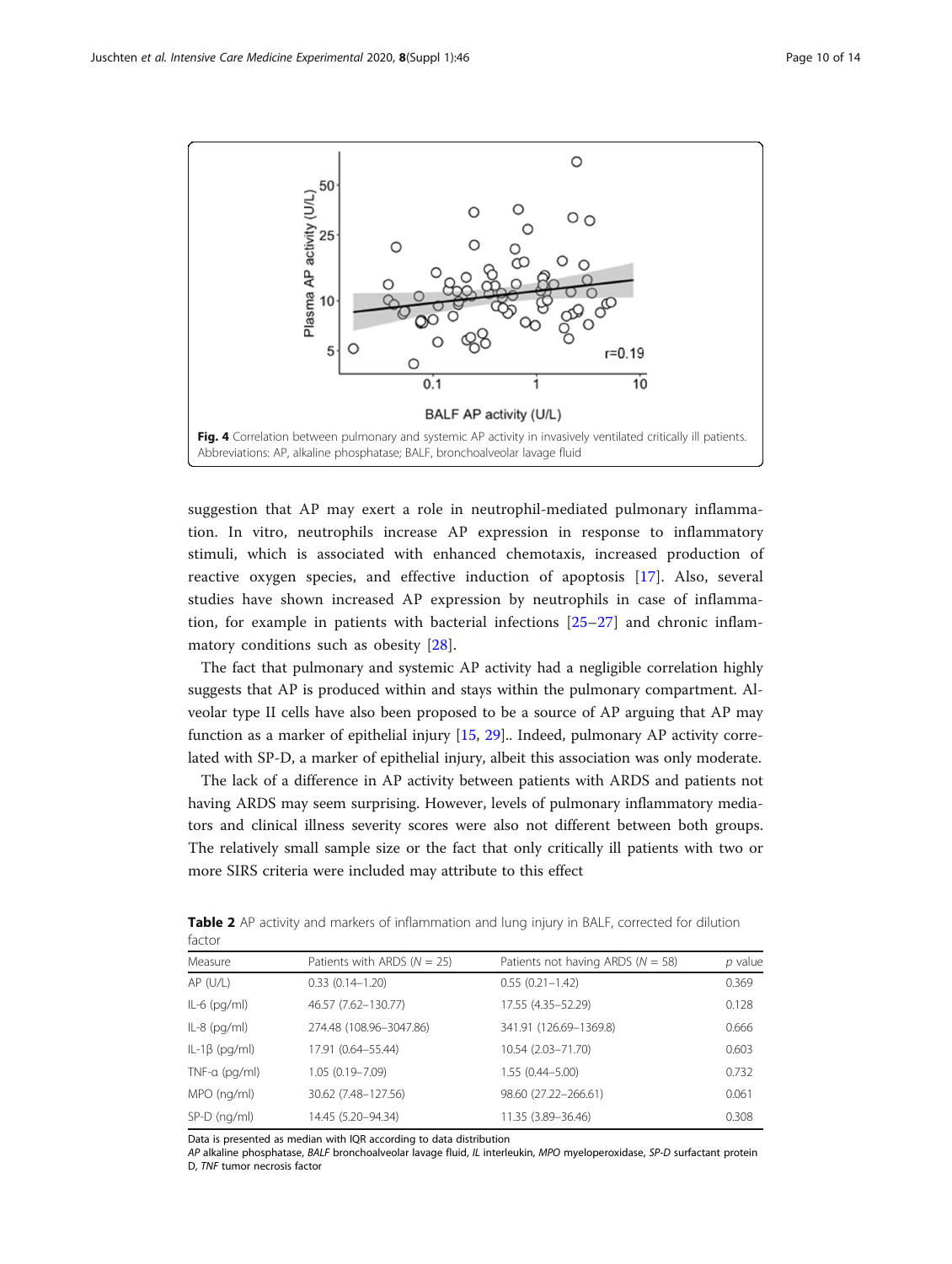<span id="page-10-0"></span>

AP administration did neither affect pulmonary inflammation nor endothelial or epithelial dysfunction in the preclinical model of lung injury. This contrasts, at least in part, the results of previous studies showing AP to have anti–inflammatory affects in models of sepsis [[6,](#page-12-0) [7\]](#page-12-0) and a model of AKI [\[8](#page-12-0)]. Two pathophysiological mechanisms are mainly held responsible for the detoxifying effects of AP in the sepsis models. First, the ability of AP to disarm LPS, and second, the ability to convert pro–inflammatory extracellular ATP into the anti-inflammatory and tissue-protective adenosine [\[13\]](#page-13-0). Elevated adenosine levels in BALF proved to reduce pulmonary inflammation in murine lung injury models showing beneficial effect of adenosine on the inflammatory response [[30,](#page-13-0) [31](#page-13-0)]. However, in a murine influenza model, increased adenosine production resulted in progression from influenza to acute lung injury [[32](#page-13-0)]. Administration of an AP inhibitor in this model decreased the inflammatory response, as well as leucocyte infiltration and epithelial dysfunction, but not the adenosine levels in BALF [[18\]](#page-13-0). This may be attributed to the short half-life of adenosine or point to a different mechanism of action of AP inhibition, for example a reduced expression of AP in activated neutrophils.

Several weaknesses of the current study need to be addressed. With regards to the clinical study, it is important to realize that an additional control group, for example a group of less severe critically ill patients, or patients not under ventilation, is missing. Regarding the preclinical study, the animal model simulates lung injury within the acute phase, hence within the first 6 h after induction of lung injury. We cannot exclude the possibility that AP may have anti-inflammatory effects at later time points. We can also not exclude anti-inflammatory effects with higher dosages of AP, a local

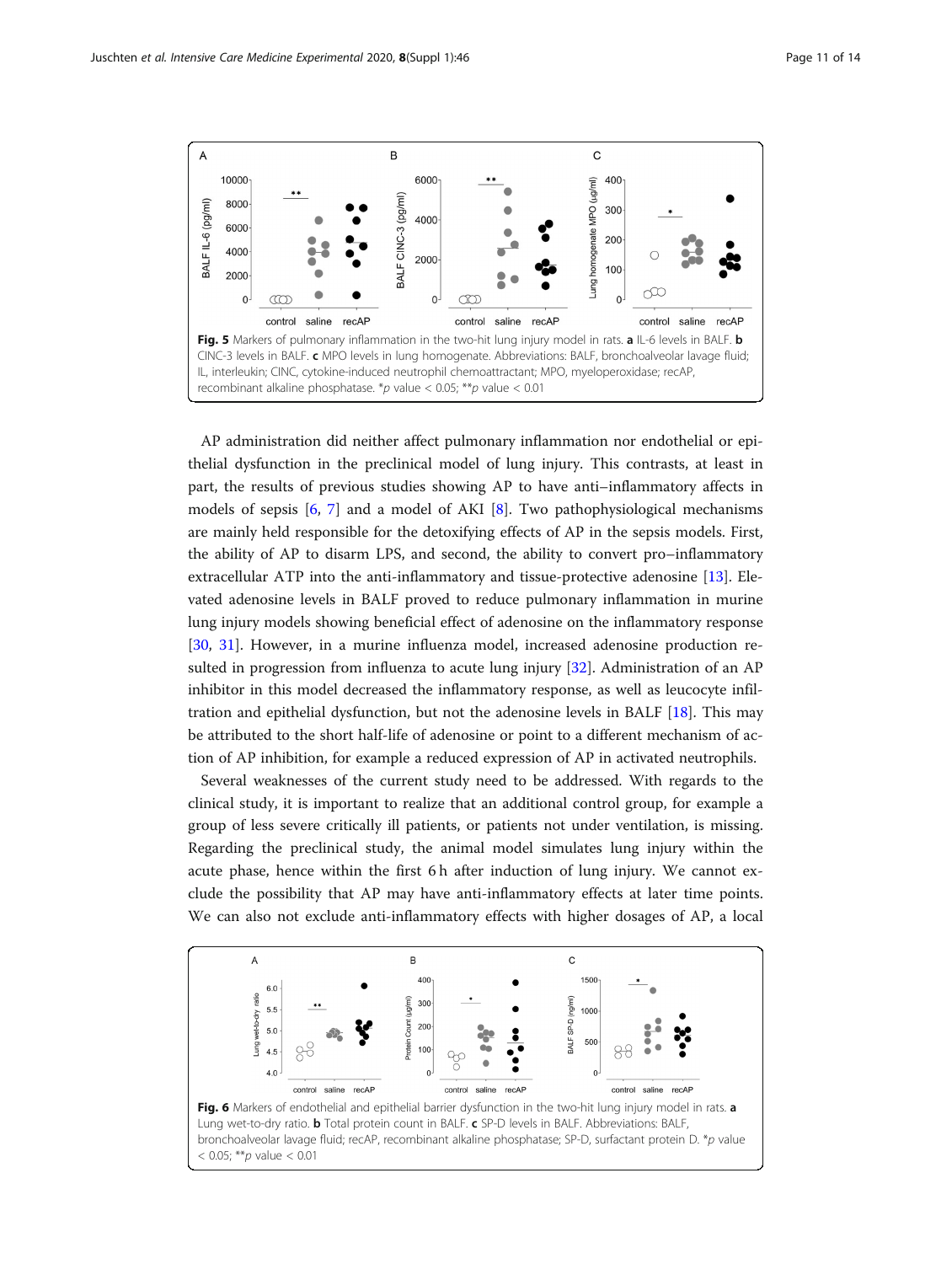<span id="page-11-0"></span>

route of administration [\[33](#page-13-0)], or when AP would be administered before the challenge with LPS.

# Conclusion

In invasively ventilated critically ill patients, pulmonary AP activity correlates well with markers of inflammation suggesting a role of AP in neutrophil-mediated pulmonary inflammation. In animals with lung injury, induced by LPS and injurious ventilation, pulmonary AP activity is elevated. Additional AP administration does not affect pulmonary inflammation and endothelial and epithelial dysfunction in this model.

#### Abbreviations

AP: Alkaline phosphatase; AKI: Acute kidney injury; APACHE: Acute Physiology and Chronic Health Evaluation; ARDS: Acute respiratory distress syndrome; ATP: Adenosine triphosphate; BAL: Bronchoalveolar lavage; BALF: Bronchoalveolar lavage fluid; BASIC: Biomarker analysis in septic intensive care patients; CINC: Cytokine-induced neutrophil chemoattractant; ELISA: Enzyme-linked immunosorbent assay; FiO<sub>2</sub>: Fraction of inspired oxygen; ICU: Intensive care unit; IL: Interleukin; LPS: Lipopolysaccharide; MPO: Myeloperoxidase; PaO<sub>2</sub>: Partial pressure of oxygen in atrial blood; PEEP: Positive end-expiratory pressure; recAP: recombinant alkaline phosphatase; SOFA: Sequential organ failure assessment; SP-D: Surfactant protein D; TNF: Tumor necrosis factor; W/D ratio: wet-to-dry ratio

#### Acknowledgements

First, we would like to express our gratitude to the all collaborating BASIC investigators: Bos LD, Claushuis TA, Glas GJ, Horn J, Hoogendijk AJ, van Hooijdonk RT, Huson MA, de Jong MD, Juffermans NP, Lagrand WK, van der Poll T, Scicluna B, Schouten LR, Schultz MJ, van der Sluijs KF, Straat M, van Vught LA, Wieske L, Wiewel MA, and Witteveen E, and particularly FM de Beer for his support and help with the current analyses. Moreover, we would like to thank AM Pharma for providing the treatment agent recAP and their expertise. Special gratitude we would like to express to Adrie Maas and Anita Tuip-de Boer for all their support and expertise in the laboratory.

#### About this supplement

This article has been published as part of Intensive Care Medicine Experimental Volume 8 Supplement 1, 2020: Proceedings from the Fourth International Symposium on Acute Pulmonary Injury and Translation Research (INSPIRES IV). The full contents of the supplement are available at [https://icm-experimental.springeropen.com/articles/](https://icm-experimental.springeropen.com/articles/supplements/volume-8-supplement-1) [supplements/volume-8-supplement-1](https://icm-experimental.springeropen.com/articles/supplements/volume-8-supplement-1).

#### Authors' contributions

JJ, NPJ, ARJG, MJS, and PRT developed the study design of the present study. LDJB, TvdP, MJS, and other members of the BASIC investigators designed the BASIC study. All BASIC investigators were involved in conductance and collecting data of the BASIC study. JJ measured the levels of AP and inflammatory mediators in BALF samples of the BASIC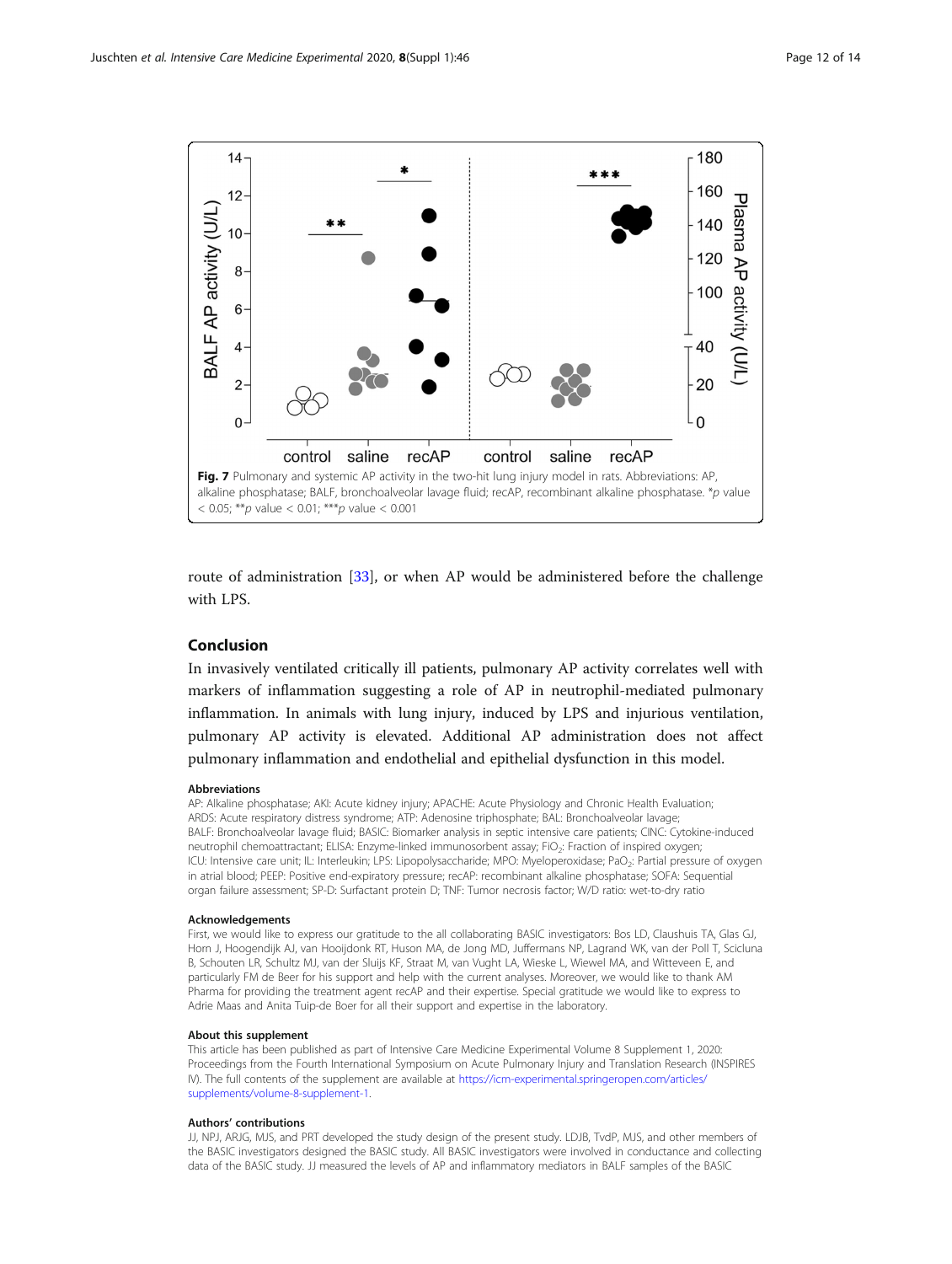<span id="page-12-0"></span>study. JJ, SAI, PRT, NPJ, and MJS designed the preclinical study. JJ and SAI conducted the preclinical experiments, ran the assays for analyses of AP and inflammatory mediators, and collected the data. JJ, LDJB, TvdP, ARJG, NPJ, MJS, and PRT analyzed and interpreted the data. JJ, MJS, and PRT drafted the manuscript. All authors reviewed the manuscript and approved the final submitted version.

#### Funding

Conductance and open-access publication of this translational study was financially supported by the "Meer kennis, minder dieren" (MKMD) grant from ZonMW (The Hague, the Netherlands), a Dutch organization for health research and innovation in health care. A part of the cytokine assays utilized for the preclinical studies was funded by AM Pharma. Neither ZonMW nor AM Pharma was involved in any part of the study.

#### Availability of data and materials

Please contact author for data requests.

#### Ethics approval and consent to participate

Clinical study: The BASIC study was conducted according to the declaration of Helsinki, and the investigational protocol was approved by the local institutional review board (METC 2010\_335#B201112) of the Amsterdam University Medical Centers, location "AMC," the Netherlands. The study was registered at the Dutch Central Commission for Human bound Research (CCMO) (study identifier NL34294.018.10), and written informed consent was obtained from the participants and/or their representatives before any study-related action took place. Preclinical study: The experiment was conducted under protocols approved by the Animal Care and Use Committee of the Amsterdam University Medical Centers, location "AMC," the Netherlands, (LEICA 132–AB and –AD).

#### Consent for publication

Not applicable.

# Competing interests

We declare that the tested recombinant alkaline phosphatase (recAP) was a kind gift from AM Pharma (Bunnik, The Netherlands). Except for this, the authors declare no other competing interests.

#### Author details

<sup>1</sup>Department of Intensive Care, Amsterdam University Medical Centers, location "VU", Mail stop ZH 7D-172, De Boelelaan 1117, 1082 RW Amsterdam, the Netherlands. <sup>2</sup>Research VUmc Intensive Care (REVIVE), Amsterdam University Medical Centers, location "VU", Amsterdam, the Netherlands. <sup>3</sup>Department of Intensive Care, Amsterdam University Medical Centers, location "AMC", Amsterdam, the Netherlands. <sup>4</sup>Laboratory of Experimental Intensive Care and Anesthesiology (L⋅E⋅I⋅C⋅A), Amsterdam University Medical Centers, location "AMC", Amsterdam, the Netherlands. <sup>5</sup> Emma Children's Hospital–Pediatric Intensive Care Unit, Amsterdam University Medical Centers, location "AMC", Amsterdam, the Netherlands. <sup>6</sup>Department of Pulmonology, Amsterdam University Medical Centers, location "AMC", Amsterdam, the Netherlands. <sup>7</sup>Department of Intensive Care, OLVG hospital, Amsterdam, The Netherlands. <sup>8</sup>Division of Infectious Diseases, Amsterdam University Medical Centers, location "AMC", Amsterdam, The Netherlands. <sup>9</sup>Center for Experimental and Molecular Medicine (CEMM), Amsterdam University Medical Centers, location "AMC", Amsterdam, The Netherlands. <sup>10</sup>Mahidol–Oxford Tropical Medicine Research Unit (MORU), Mahidol University, Bangkok, Thailand.<br><sup>11</sup>Nuffield Department of Medicine, University of Oxford, Oxford, UK.

#### Received: 14 July 2020 Accepted: 16 July 2020 Published: 18 December 2020

#### References

- 1. Millan JL (2006) Alkaline phosphatases: structure, substrate specificity and functional relatedness to other members of a large superfamily of enzymes. Purinergic Signal 2(2):335–341
- 2. Rader BA (2017) Alkaline phosphatase, an unconventional immune protein. Front Immunol 8:897
- 3. Poelstra K, Bakker WW, Klok PA, Kamps JA, Hardonk MJ, Meijer DK (1997) Dephosphorylation of endotoxin by alkaline phosphatase in vivo. Am J Pathol 151(4):1163–1169
- 4. Peters E, Geraci S, Heemskerk S, Wilmer MJ, Bilos A, Kraenzlin B et al (2015) Alkaline phosphatase protects against renal inflammation through dephosphorylation of lipopolysaccharide and adenosine triphosphate. Br J Pharmacol 172(20): 4932–4945
- 5. Tunjungputri RN, Peters E, van der Ven A, de Groot PG, de Mast Q, Pickkers P (2016) Human recombinant alkaline phosphatase inhibits ex vivo platelet activation in humans. Thromb Haemost 116(6):1111–1121
- 6. Su F, Brands R, Wang Z, Verdant C, Bruhn A, Cai Y et al (2006) Beneficial effects of alkaline phosphatase in septic shock. Crit Care Med 34(8):2182–2187
- 7. van Veen SQ, van Vliet AK, Wulferink M, Brands R, Boermeester MA, van Gulik TM (2005) Bovine intestinal alkaline phosphatase attenuates the inflammatory response in secondary peritonitis in mice. Infect Immun 73(7):4309–4314
- 8. Peters E, Ergin B, Kandil A, Gurel-Gurevin E, van Elsas A, Masereeuw R et al (2016) Effects of a human recombinant alkaline phosphatase on renal hemodynamics, oxygenation and inflammation in two models of acute kidney injury. Toxicol Appl Pharmacol 313:88–96
- 9. Tuin A, Poelstra K, de Jager-Krikken A, Bok L, Raaben W, Velders MP et al (2009) Role of alkaline phosphatase in colitis in man and rats. Gut. 58(3):379–387
- 10. Bender B, Baranyi M, Kerekes A, Bodrogi L, Brands R, Uhrin P et al (2015) Recombinant human tissue non-specific alkaline phosphatase successfully counteracts lipopolysaccharide induced sepsis in mice. Physiol Res 64(5):731–738